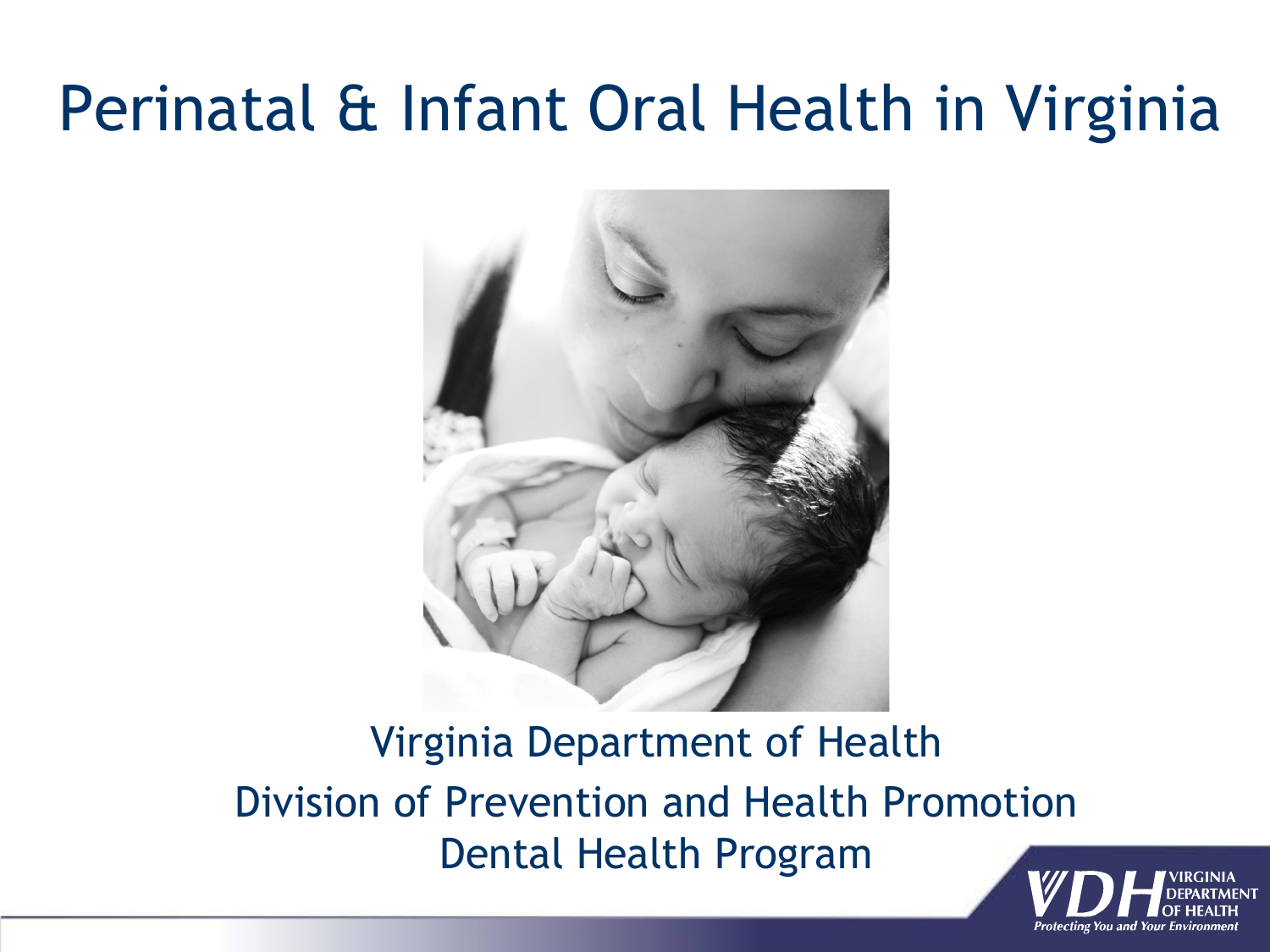#### Critical Time to Address Perinatal Oral Health

- Release of Oral Health Care During Pregnancy: A National Consensus Statement
- HRSA launched the Perinatal and Infant Oral Health Quality Improvement (PIOHQI) initiative as a pilot grant program
- HRSA expanded PIOHQIE Grant funding
- VAOH Coalition began providing interprofessional trainings
- Governor's *A Healthy Virginia Program* expanded dental coverage for pregnant women

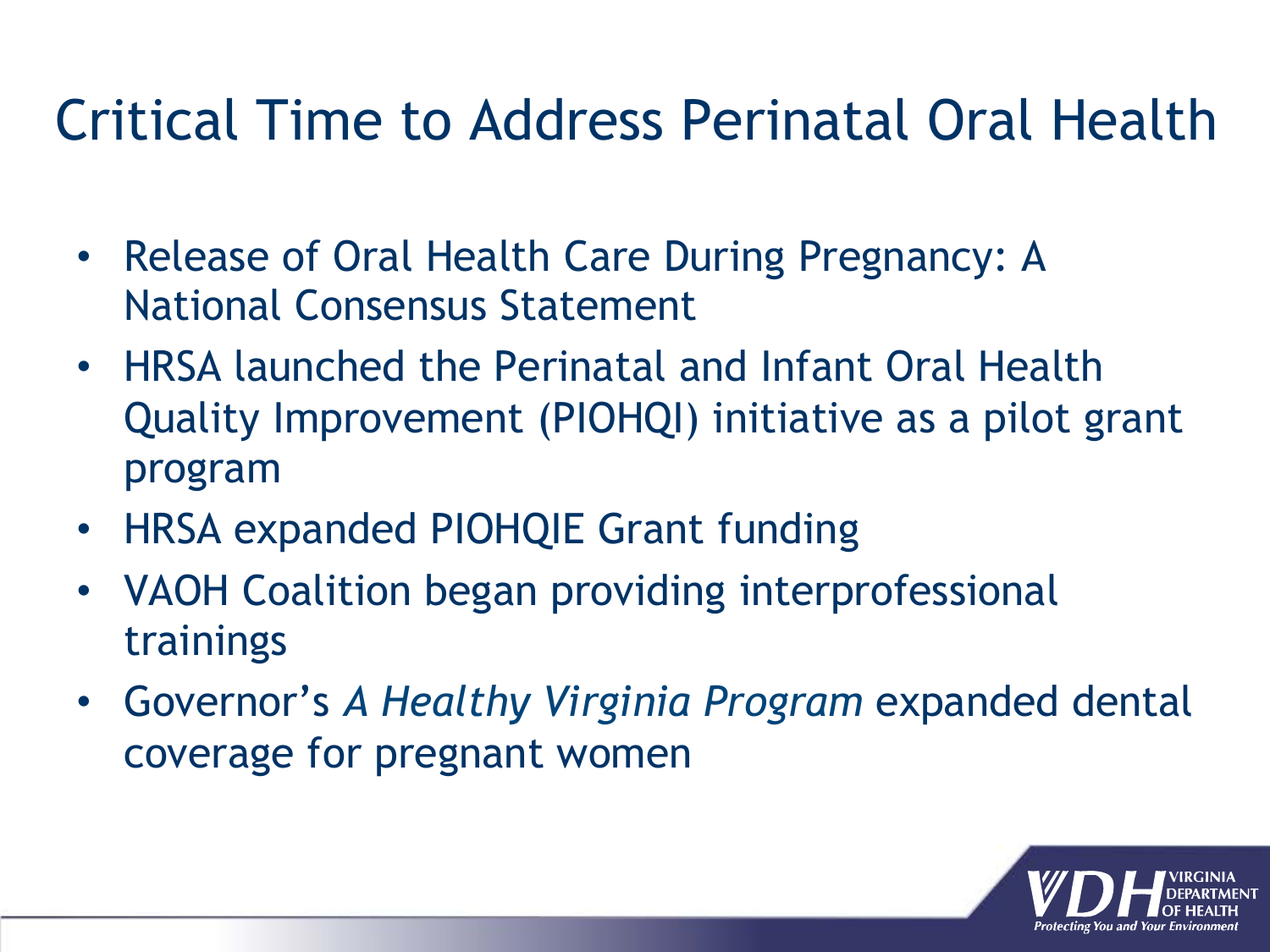## Medicaid Dental Coverage

- Smiles For Children March 1, 2015
- Provides dental services to pregnant women age 21+
- Covered procedures
	- x-rays
	- exams
	- **cleanings**
	- fillings
	- gum related treatment
- root canals
- crowns, bridges,
- partials dentures
- **extractions**
- other oral surgeries
- Dental benefits stop at the end of the month following the 60th day postpartum

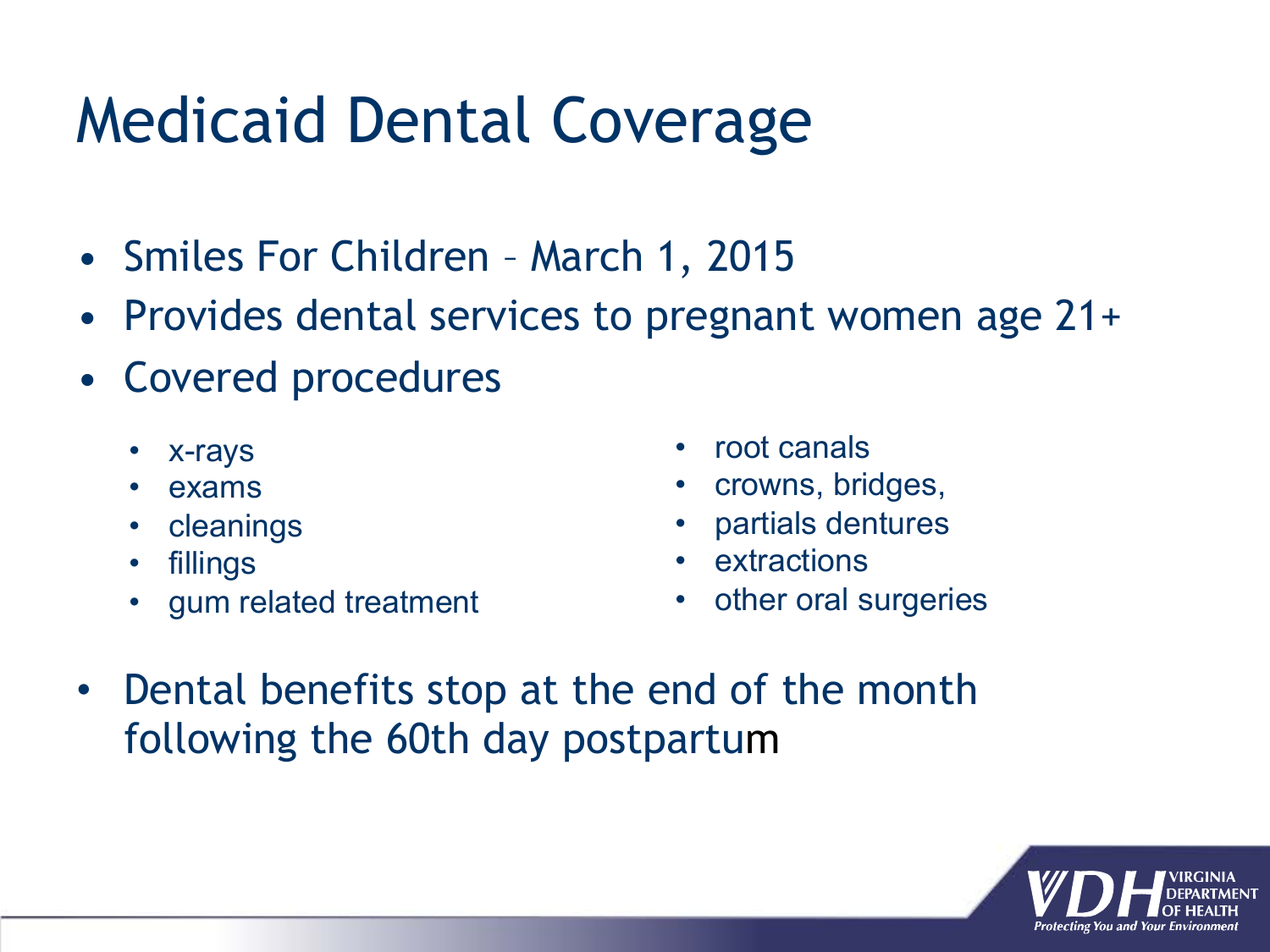## Title V MCH and Oral Health in Virginia

- Previously, mostly Title V MCH funded
- Changed with new categorical grant funding and State General Fund allocations
- Continue to maintain and expand relationships with Title V Programs

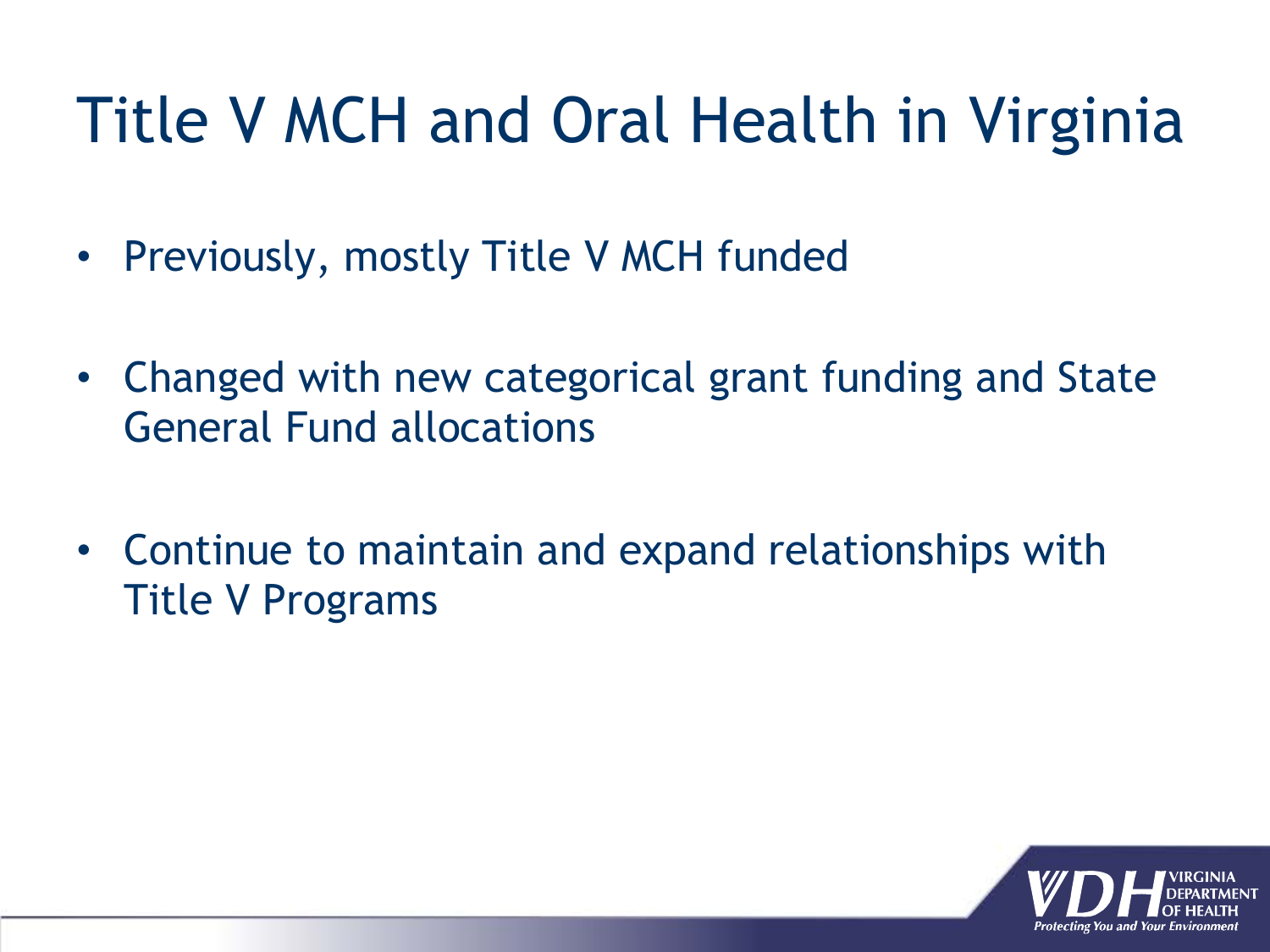## Text4baby



- Free text messages with oral health information and resources
- Customized with Virginia specific information
- Available in English and Spanish
- Messages timed to baby's due date or birth date, through pregnancy and to baby's first birthday

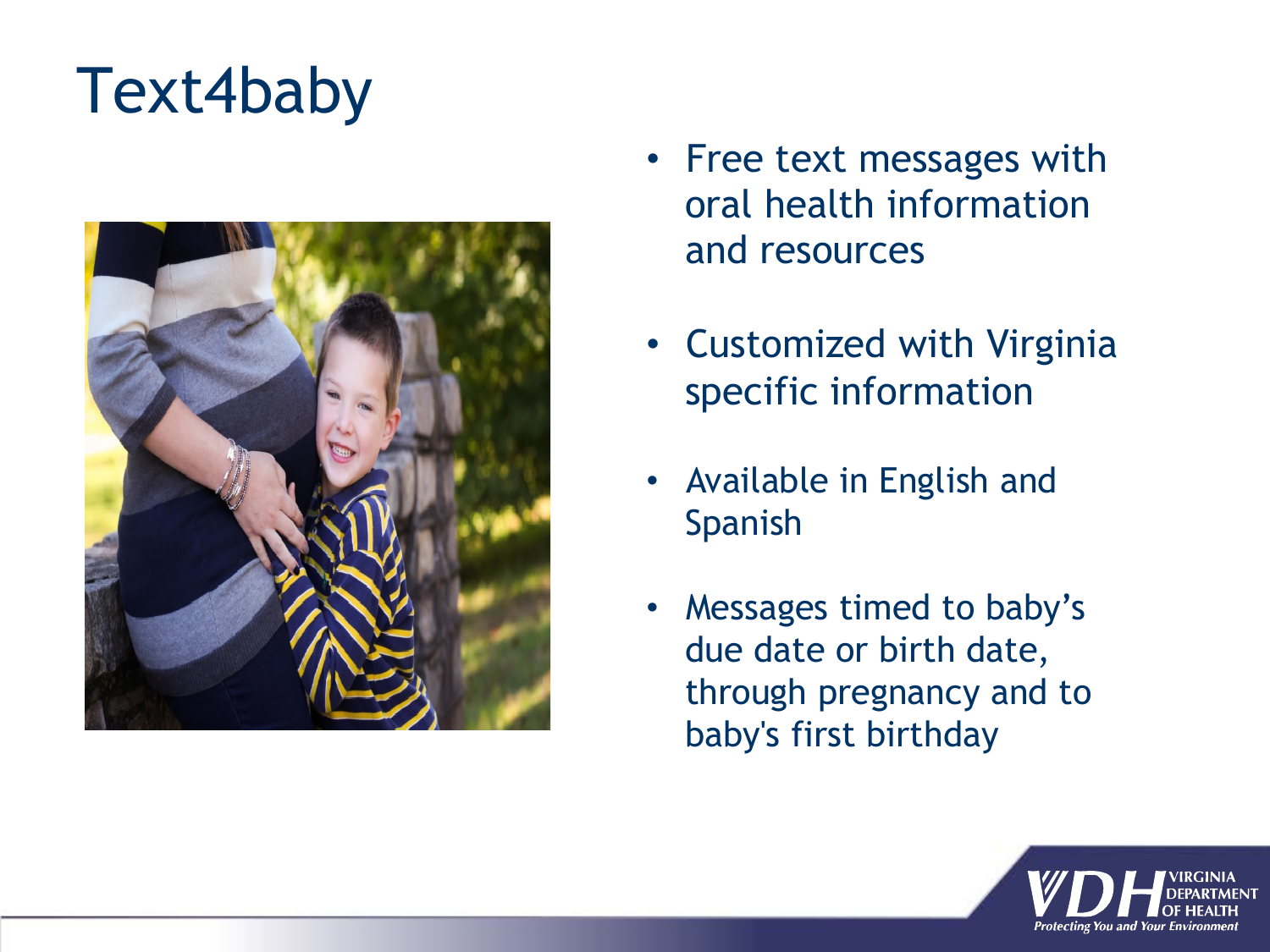## Bright Smiles for Babies Fluoride Varnish Program

- Purpose
	- Reduce the risk of early childhood caries in high risk populations (demographic and special needs)
	- Increase awareness and knowledge of medical and early child providers
	- Educate parents about the importance of primary dentition and daily oral care
	- Improve access to preventive dental services via non-dental settings

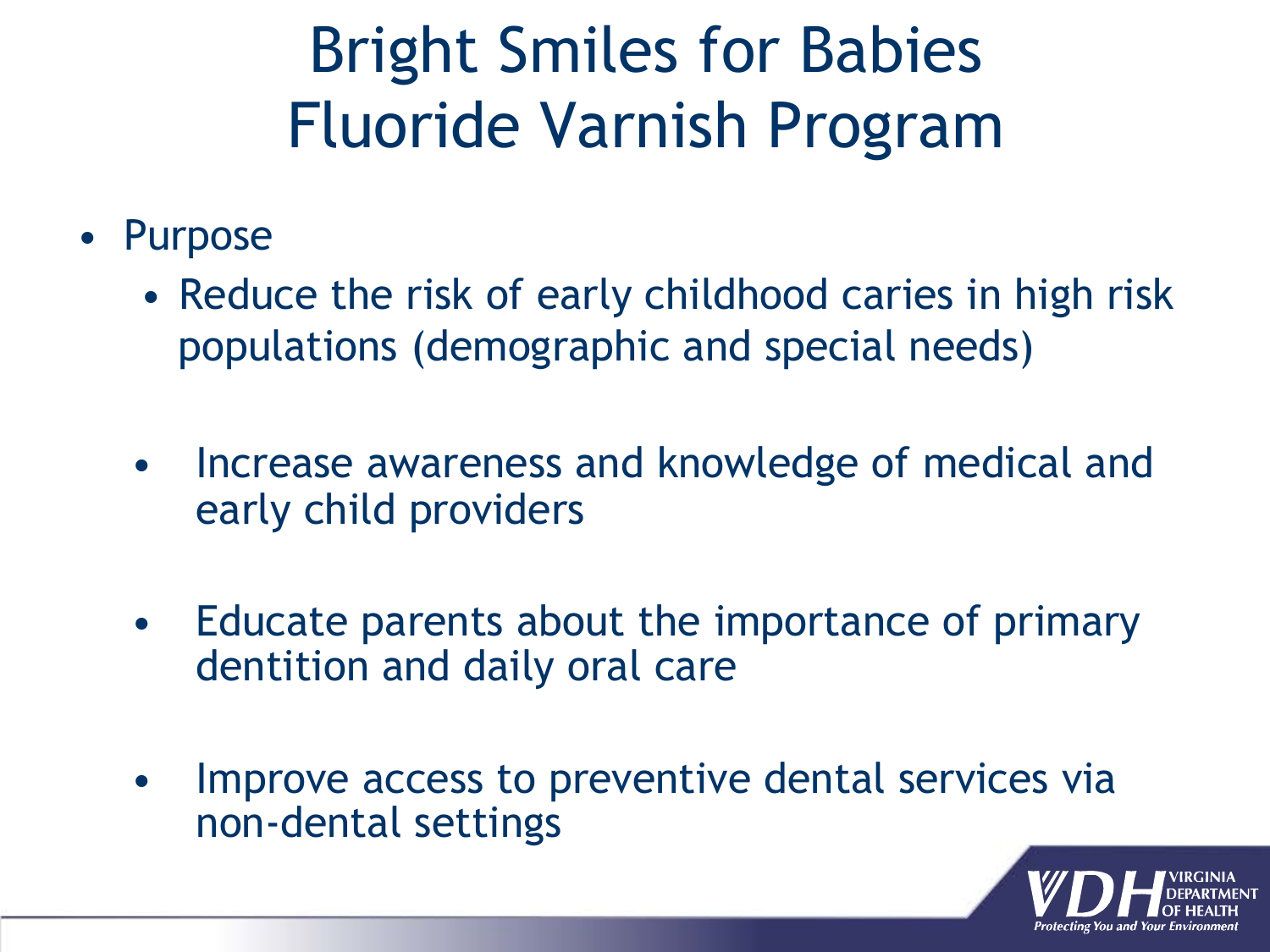# Bright Smiles for Babies Fluoride Varnish Program

- Services provided in WIC and Well Child Health Department clinics
- Billable service
- Services provided:
	- Oral screening
	- Fluoride varnish application
	- Oral health education
	- Dental home referrals





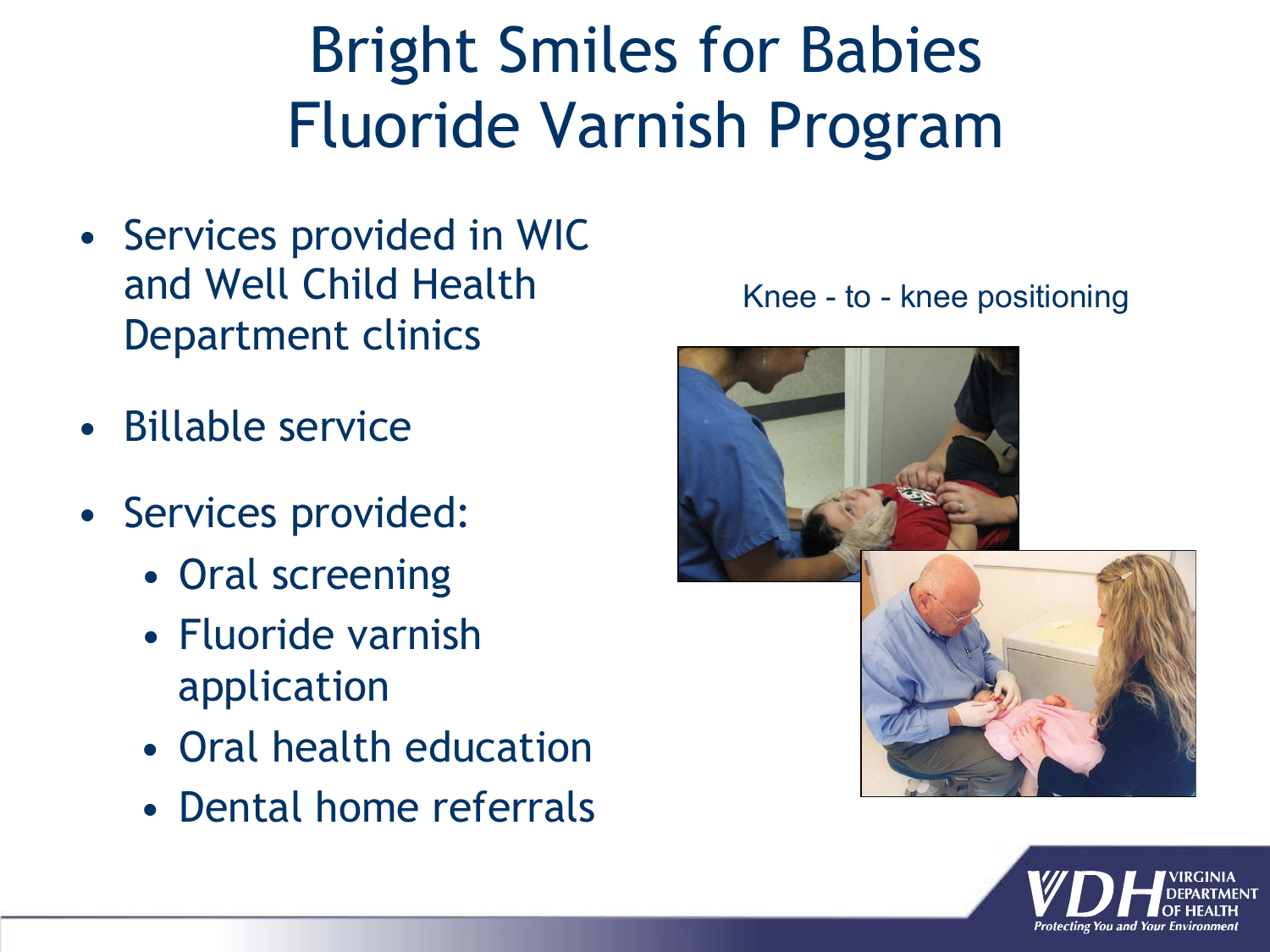## Virginia's ISHCN Oral Health Program

- Began as part of the Bright Smiles for Babies program focus on oral health care for children with special health care needs
- Now a distinct program for all ages of individuals with special health care needs
- Training provided to a variety of stakeholders on topics related to oral health
- Continuing education courses provided for dental professionals statewide to increasing awareness of the needs of special populations

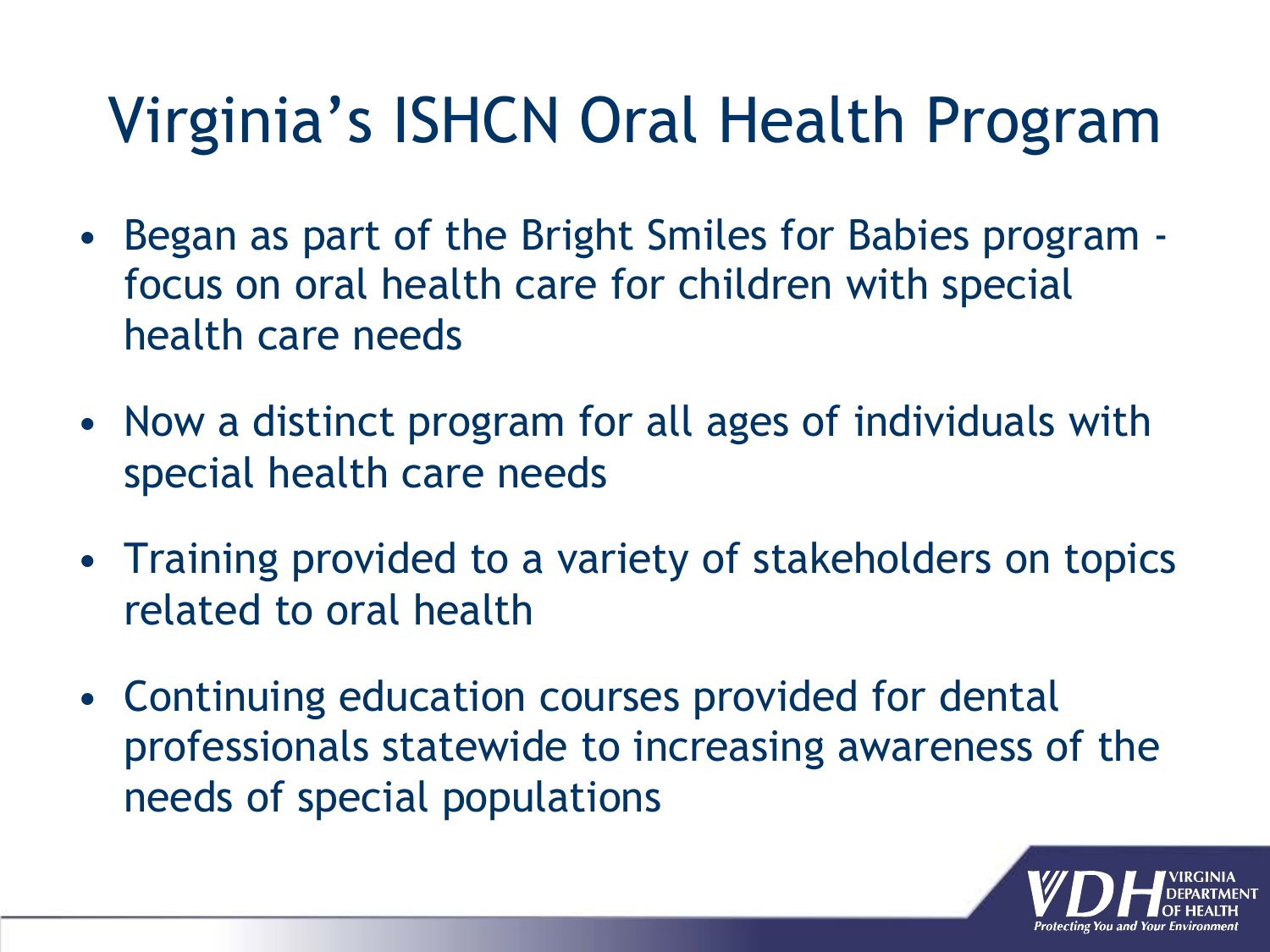## New Oral Health Initiative

- Educate maternal clients regarding oral health during pregnancy and pre-conceptual visits
- Educate maternal clients about the components of the Age 1 dental visit
- Refer women for professional dental care
- Follow-up with women for professional dental care
- Establish a dental home by Age 1

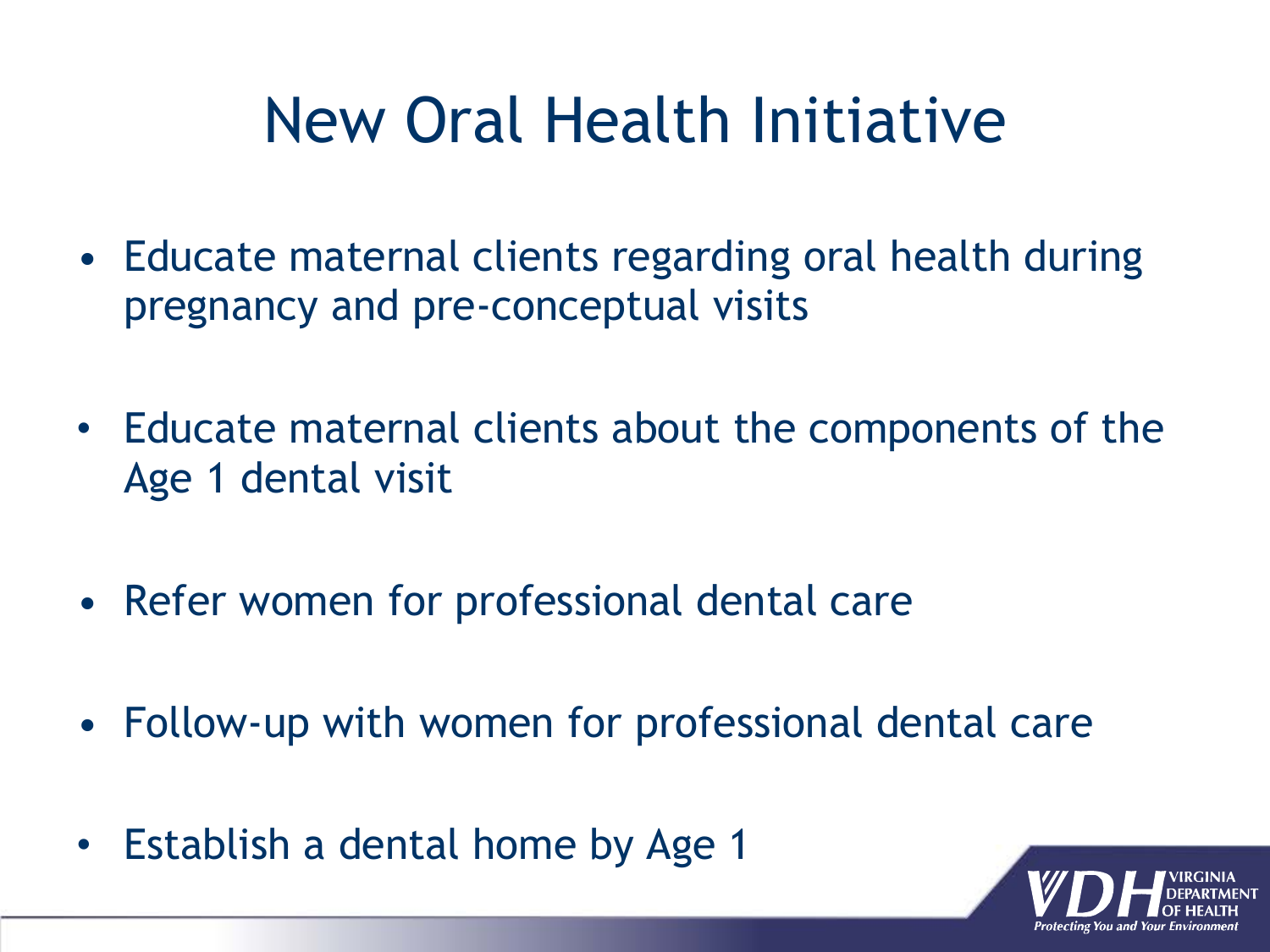## Virginia's Perinatal Oral Health Initiatives/Activities

- Screening/referrals for pregnant women in WIC
- Bright Smiles for Babies Program in WIC and Head Start
- Healthcare provider trainings
- Individuals with Special Health Care Needs Program
- Promotion of resources



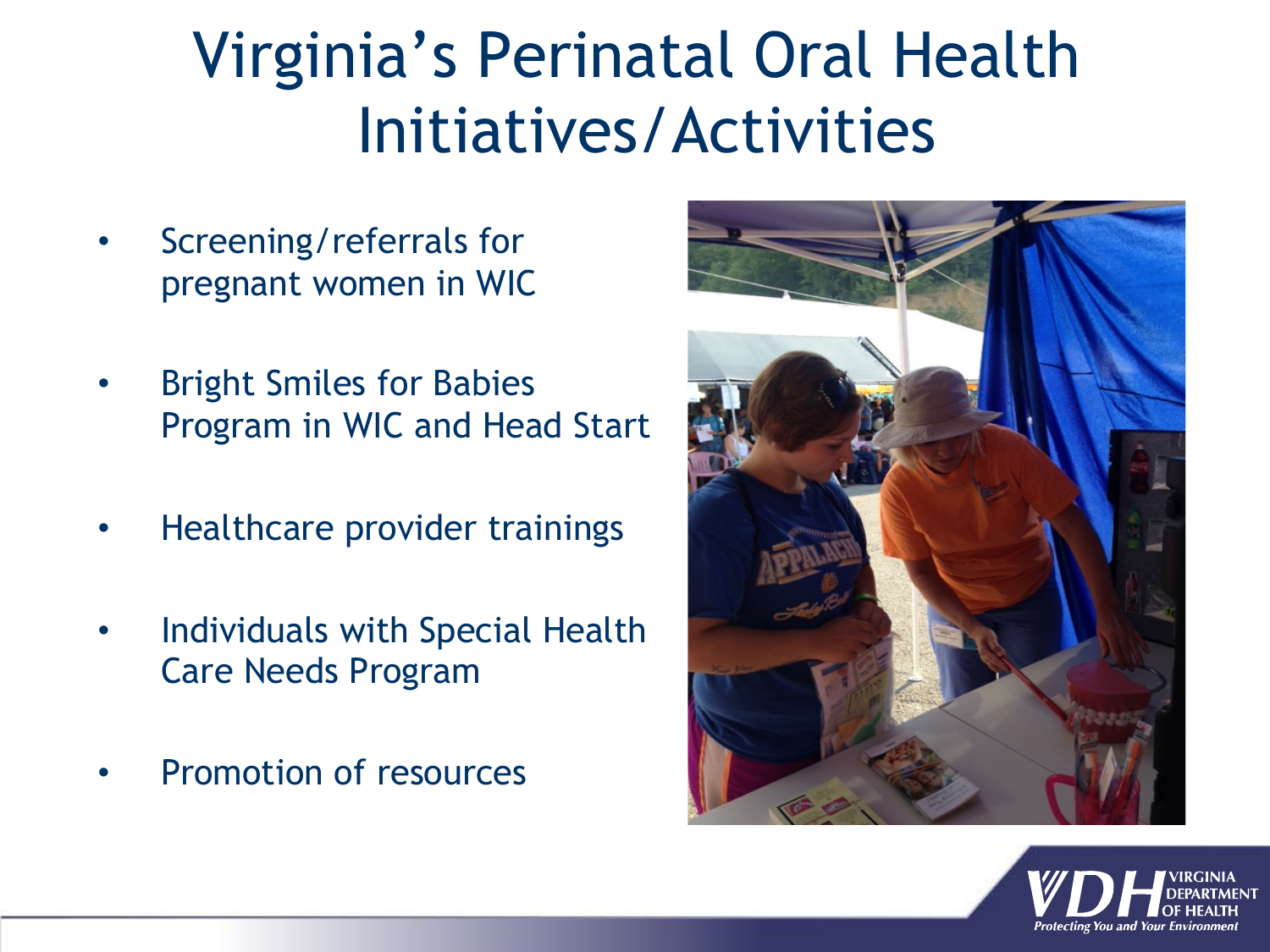# WIC Basic Screening Survey

- Purpose:
	- To obtain a statewide estimate of oral health status of pregnant women enrolled in WIC
	- To collect specific oral health indices and information about self-care, access, and utilization of oral health services for this population
	- To use results for policy and program planning purposes to address disparities in access to dental care and oral health outcomes among this population.

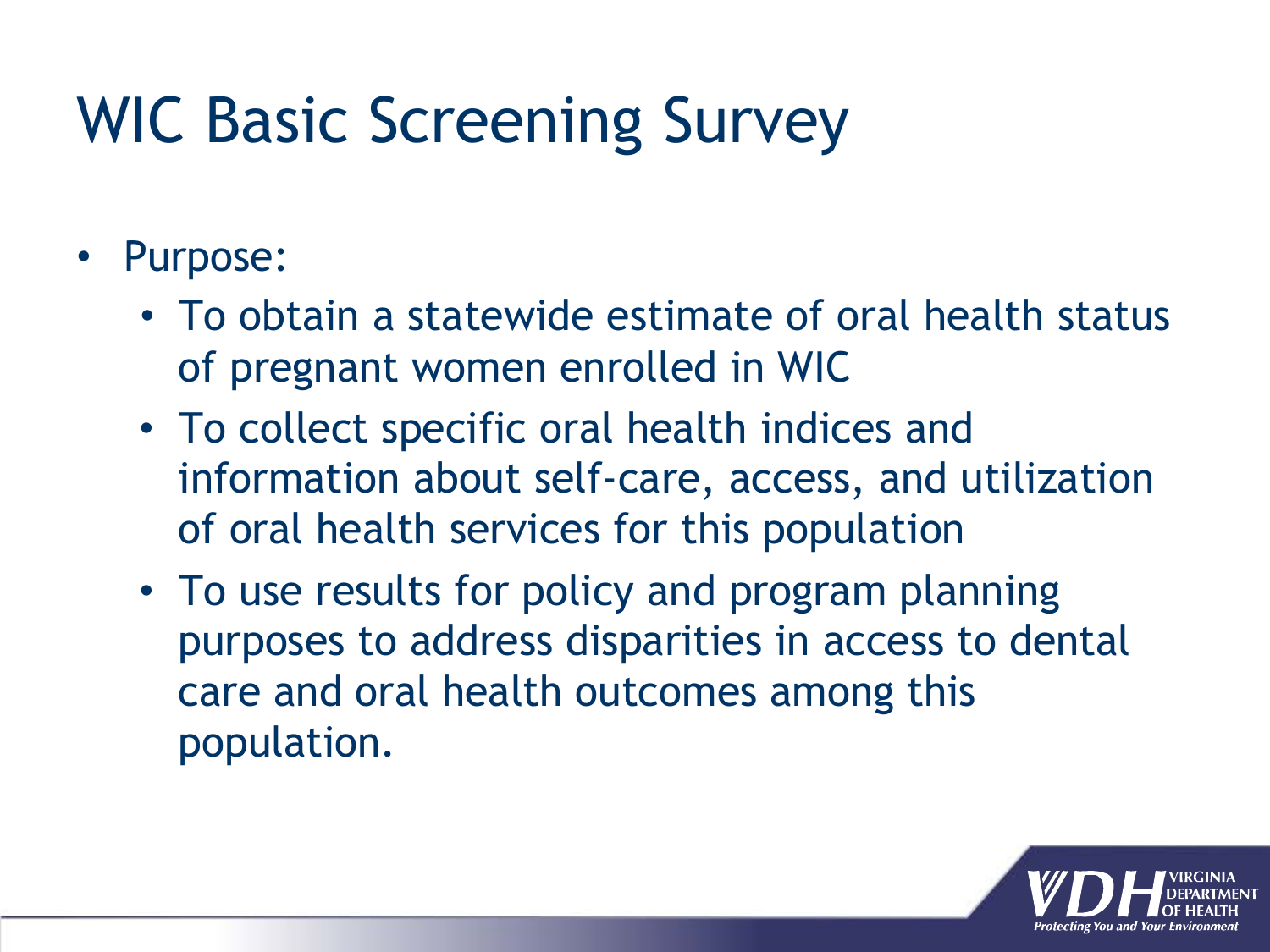# WIC Basic Screening Survey

Two components: Questionnaire and Clinical Exam

- Questionnaire variables based on national surveys including BRFSS and PRAMS
	- Demographics, risk factors, oral hygiene habits, access to dental services, oral health conditions
- Clinical variables based on Association of State and Territorial Dental Directors Basic Screening Survey
	- Caries, gum disease, urgency of care

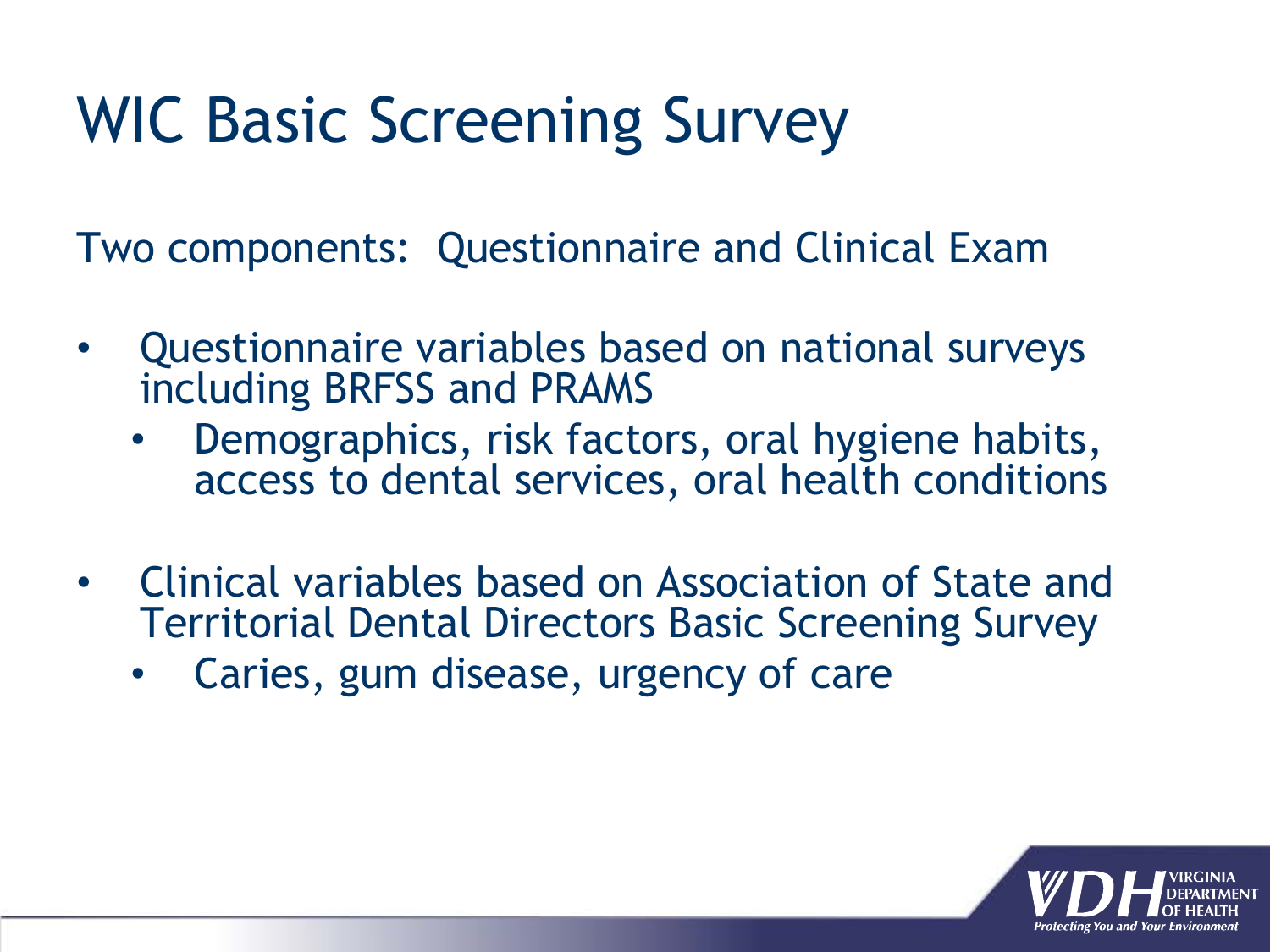#### Oral Health Resources

#### Virginia Oral Health Websites

- Virginia Department of Health-Dental Health Program http://www.vdh.virignia.gov/livewell/programs/oralhealth
- Virginia Oral Health Coalition www.vaoralhealth.org